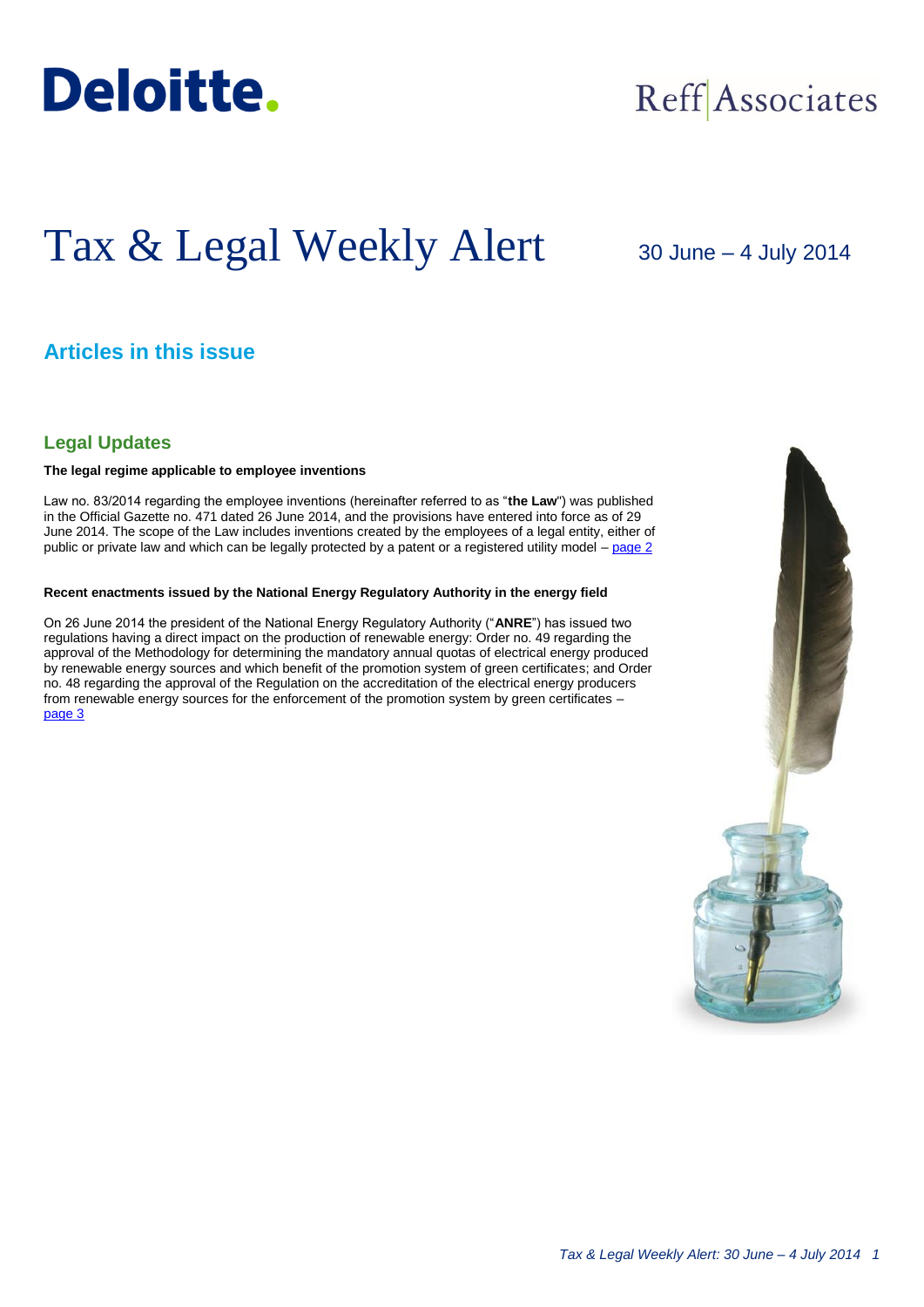## **The legal regime applicable to employee inventions**

Law no. 83/2014 regarding the employee inventions (hereinafter referred to as "**the Law**") was published in the Official Gazette no. 471 dated 26 June 2014, and the provisions have entered into force as of 29 June 2014. The scope of the Law includes inventions created by the employees of a legal entity, either of public or private law and which can be legally protected by a patent or a registered utility model.

The entitlement to the rights over such an invention belongs to:

- 1) **The employer**, in the case of inventions that have resulted from the duties of the inventor, expressly referred to as such in the individual employment agreement and in its job description or set by means of other binding agreements, which regulate an inventive mission for the inventor.
- 2) **The employee**, in case of:
	- Inventions that were created either during the performance of the employment agreement or within a two years period as of the termination of the said employment agreement, as the case may be, as a result of acknowledging or of making use of the employer's experience, by using resources of the employer, as a result of the training acquired by the employed inventor on the care and expense of the employer or by using information resulting from the employer's activity or provided by the latter, **if the employer does not claim its rights over the invention.**
	- Inventions that do not fit in any of the categories mentioned at points (1) and (2) a. above, according to the provisions of Law no. 64/1991 regarding patents.

In what regards the **claim of the employer over the inventions** which, although do not result from an inventive mission regulated under the employment agreement, have as a result the knowledge or usage of the employer's experience or information and of the training obtained at the employer, according to point (2)a. above, **the Law** establishes that:

- a. the employer is entitled to decide on such determination of the invention and is also entitled to claim rights over the invention;
- b. the claim of the employer, which also has the competency to decide related to the category for an invention, has to be notified to the employee in a 4 months term, if the internal regulation does not stipulate a longer term;
- c. the inventor is entitled to challenge how the invention was determined to be part of a certain category with the competent court of justice, within a 4 months term;
- d. in the event that the rights for such an invention are claimed by the employer, the inventor has the right to a remuneration established by the employer based on a criteria established by the Law.

The Law also regulates the following matters related to **the trade secret:** 

- **a.** Inventions at points (1) and (2) a. can be also considered trade secrets, consisting of the **obligation of both the employer and the employee not to disclose or make the invention public, without the written approval of the other party;**
- b. The disclosure liability is engaged as per the contractual provisions agreed by the parties in the employment agreement, in case a the confidentiality obligation is regulated;
- c. In the lack of a confidentiality obligation regulated under the employment agreement and if a prejudice has been created, the liability is engaged under the conditions of general civil liability, as per the provisions of the Civil Code.

We are at your disposal for identifying and finding solutions for any matters that may be of interest for your company.

#### <span id="page-1-0"></span>**Contact us:**

#### **[Andrei Burz Pinzaru](mailto:aburzpinzaru@deloittece.com)**

Attorney at law +40 21 207 52 05

#### **[Irina Albusel](mailto:ialbusel@deloittece.com)**

Attorney at law +40 21 207 54 26

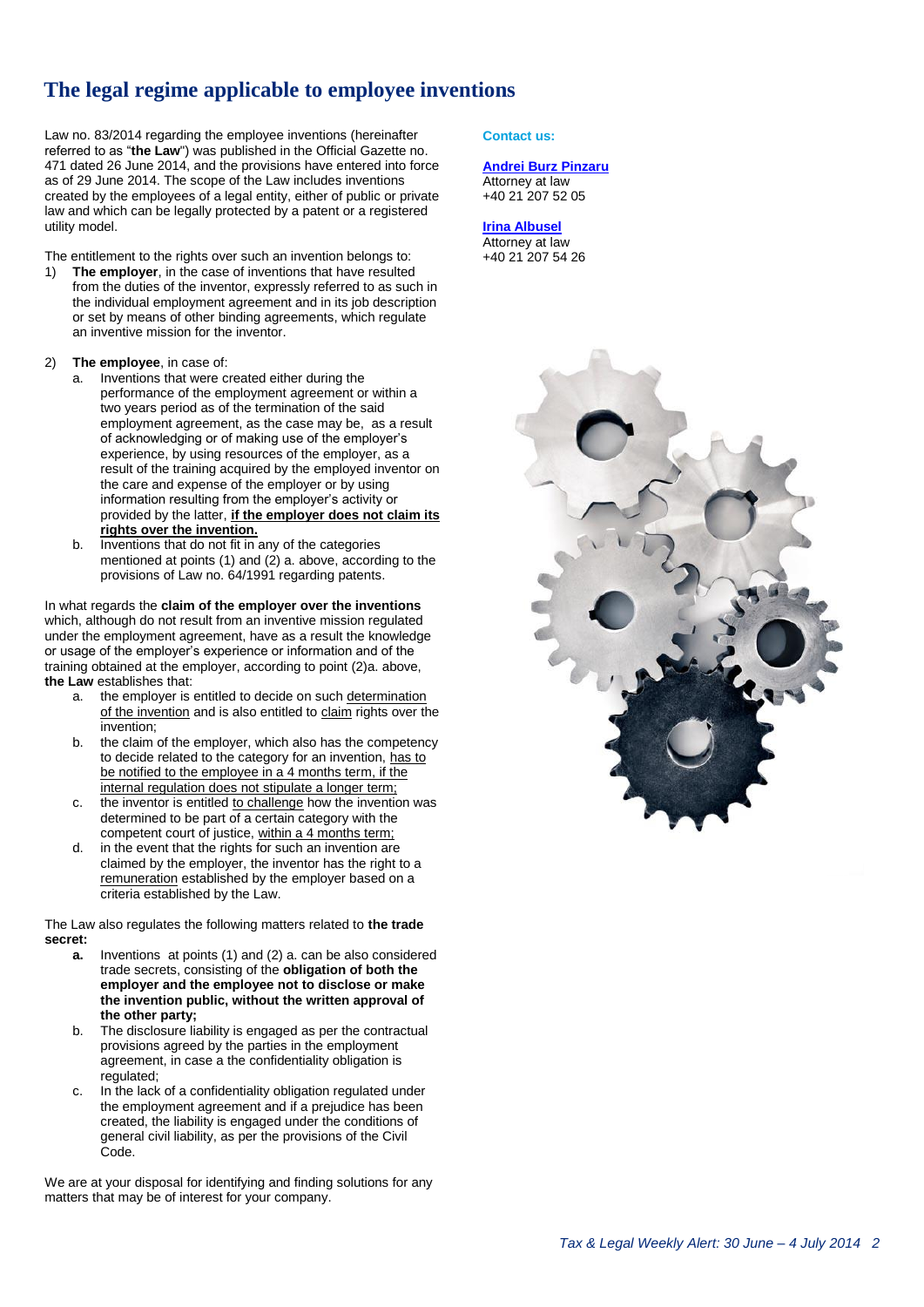## <span id="page-2-0"></span>**Recent enactments issued by the National Energy Regulatory Authority in the energy field**

On 26 June 2014 the president of the National Energy Regulatory Authority ("**ANRE**") has issued two regulations having a direct impact on the production of renewable energy.

The first enactment issued by ANRE is Order no. 49 regarding the approval of the Methodology for determining the mandatory annual quotas of electrical energy produced by renewable energy sources and which benefit of the promotion system of green certificates ("**Order ANRE 49**").

The Order ANRE 49 has been published in the Official Gazette no. 474 at 27 June 2014 and has entered into force at the same date. We mention that the Order ANRE 49 has explicitly repealed the previous enactment applicable on this matter, respectively the Order of the president of ANRE no. 45/2011 and that it mainly regulates the following aspects:

- the calculation method for the annual mandatory quota of electrical energy produced by renewable sources benefiting of the promotion system of green certificates;
- the calculation of the mandatory annual quotas of green certificates;
- the calculation method of the number of green certificates correspondent to the failure to comply with the obligation of acquiring mandatory quota of green certificates for the year under analysis, by the economic agents having the obligation to acquire green certificates;
- the calculation method of the amount of money correspondent to the failure to comply with the annual mandatory quota of acquiring green certificates.

The second enactment issued by ANRE is the Order no. 48 regarding the approval of the Regulation on the accreditation of the electrical energy producers from renewable energy sources for the enforcement of the promotion system by green certificates ("Order **ANRE 48**").

The Order ANRE 48 has been published in the Official Gazette no. 477 dated 28 June 2014 and has entered into force on 1 July 2014. This new enactment has explicitly repealed the previous regulation applicable for this matter, respectively the Order of the president of ANRE no. 42/2011 and determines mainly the following aspects:

- the stages of the accreditation process and the content of the documentation correspondent to the accreditation;
- the conditions of accreditation;
- the method for enforcing the promotion system of green certificates;
- the rights and obligations of the economic operators having their electrical plants accredited;
- the conditions for the amendment, suspension and withdrawal of the accreditation.

#### **Contact us:**

#### **[Georgiana Singurel](mailto:gsingurel@deloittece.com)** Attorney at law +40 21 207 52 86

#### **[Silvia Axinescu](mailto:maxinescu@deloittece.com)** Attorney at law +40 21 207 54 28